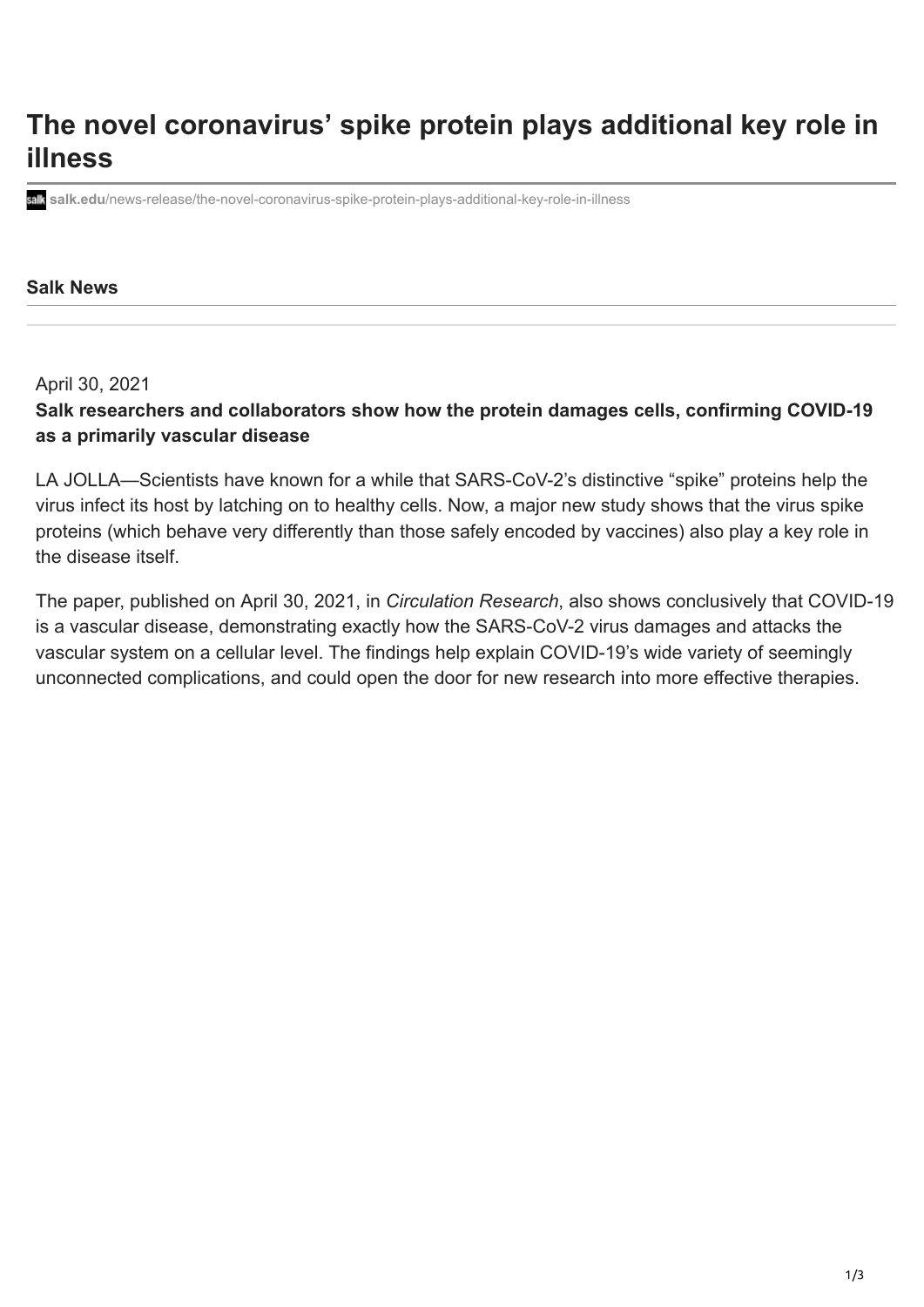

Representative images of vascular endothelial control cells (left) and cells treated with the SARS-CoV-2 Spike protein (right) show that the spike protein causes increased mitochondrial fragmentation in vascular cells. [Click here](https://www.salk.edu/wp-content/uploads/2021/04/manor-figure.png) for a high-resolution image. Credit: Salk Institute

"A lot of people think of it as a respiratory disease, but it's really a vascular disease," says Assistant Research Professor [Uri Manor](https://www.salk.edu/scientist/uri-manor/), who is co-senior author of the study. "That could explain why some people have strokes, and why some people have issues in other parts of the body. The commonality between them is that they all have vascular underpinnings."

Salk researchers collaborated with scientists at the University of California San Diego on the paper, including co-first author Jiao Zhang and co-senior author John Shyy, among others.

While the findings themselves aren't entirely a surprise, the paper provides clear confirmation and a detailed explanation of the mechanism through which the protein damages vascular cells for the first time. There's been a growing consensus that SARS-CoV-2 affects the vascular system, but exactly how it did so was not understood. Similarly, scientists studying other coronaviruses have long suspected that the spike protein contributed to damaging vascular endothelial cells, but this is the first time the process has been documented.

In the new study, the researchers created a "pseudovirus" that was surrounded by SARS-CoV-2 classic crown of spike proteins, but did not contain any actual virus. Exposure to this pseudovirus resulted in damage to the lungs and arteries of an animal model—proving that the spike protein alone was enough